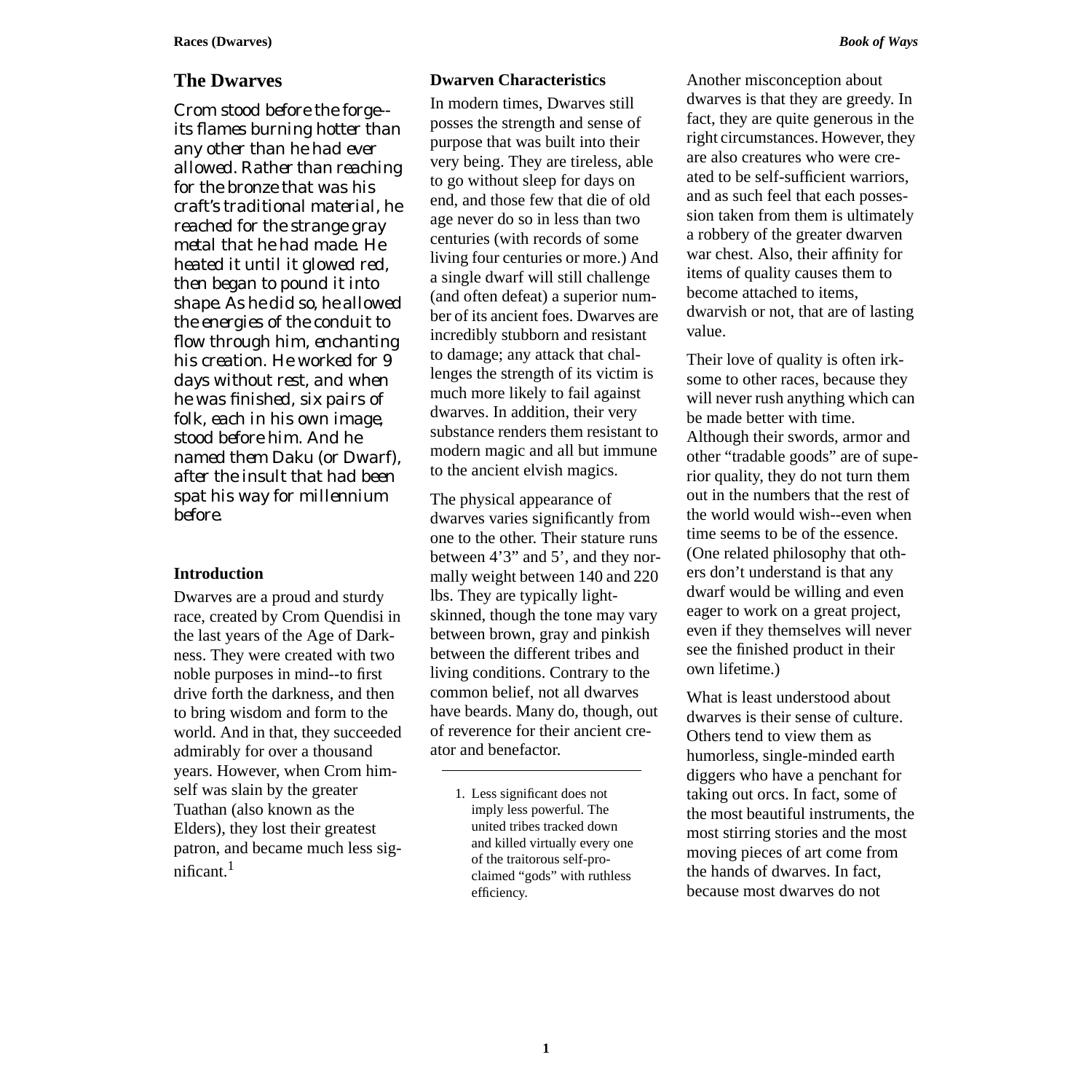dream in the same sense that the other races do, they are obliged to foster their creativity in other ways. Their culture is even less understood because few are allowed to see any but the most peripheral aspects of it.

If dwarves have a weakness, it is their stubbornness. If they are gravely insulted, robbed or a trust is broken, they will go to the ends of the earth to extract their revenge. The need for revenge is often passed on to others as well, which can lead to tribe-wide crusades for the blood of a single person. It is important when dealing with dwarves, that if one happens to become Dakusi ("dwarf friend") is both a great honor and responsibility. Failure to live up to the responsibilities can lead to becoming Dakudisi ("smallest among the dwarves") which is a mark of utter shame and disgrace, and often leads to death.

#### **Dwarven Society**

In all, there are six tribes of dwarves, each with their own abilities and strengths. They are loyal to their tribe ahead of almost everything else. In fact, aside from their joined love of crafts and joined hatred of things dark, they are a very diverse people. The Saga of DreamDeath emphasizes this in its description of Crom's challenge to his people.

> "Go forth", Crom did charge "to the places I show you To the mountains and hillsides That border the earth.

And live there apart, Speaking none to the other That your weakness and strength Are not seen by the foe.

There build and protect; Cause your numbers to grow And practice the skills That I teach you today

Hold quiet the secret 'Til such is the time That you come forth as heroes Of quendi and sun.

And your strength shall be joined On the morn of the battle When you and your kin Come together again

And the blood of the darkness Shall run in the valleys When separate but joined You will take back the day.<sup>2</sup>

Almost every dwarf lives in a holding--a small village of no more than 100 dwarves, and usually closer to 50. A group of villages may exist in a central location, however, called a steading. A steading is normally a very private place, guarded by a *Sondak*, roughly translated "place where items of value are traded for baubles" (or "tradepost" in the more traditional sense.) The Sondak is a holding in which non-dwarf races may come and trade, seek shelter or otherwise interact with the dwarves. Most holdings are self sufficient, growing food, and making their own clothes and supplies. There will be non-essential things that they trade for, but they do not like being in a position where they have to rely on others for their survival.

The exception to this is a military holding (or steading) called a *Bintor*, where the primary output of

the installation is soldiers and war equipment. Such installations rely almost entirely on other steadings for their sustenance. Humans would simply call such things a supply line, but to a dwarf it is a form of great trust.

In addition, there are six locations around the world known as "forges." These are huge by dwarvish standards: up to 5000 dwarves may inhabit the forge, and to do so is a position of great responsibility and honor--each forge is the original homes of one of the six tribes. They are also items of greatest power, to be used only by the most worthy.

The forges represent the true homes of each of the tribes, and dwarves make an effort to travel there at some point during their lives, even when they are born on the opposite side of the earth from their home forge. Returning to the home forge provides the dwarf with strength and added power and a sense of purpose. Many is the dwarf who was in danger of giving into the temptations and vices of the modern world, only to become refocused upon making a journey to the home forge. (Note that although the general location of the six forges is known, or suspected, by academics and enemies the actual location of each forge the greatest of secrets, and every bit of dwarvish guile and strength goes into keeping the location both secret and safe. Those who pursue the subject too closely tend to meet with an accident.

<sup>2.</sup> From *The DreamDeath Saga*, the 845NA Serian translation by Yahn De Kasta of Arden.